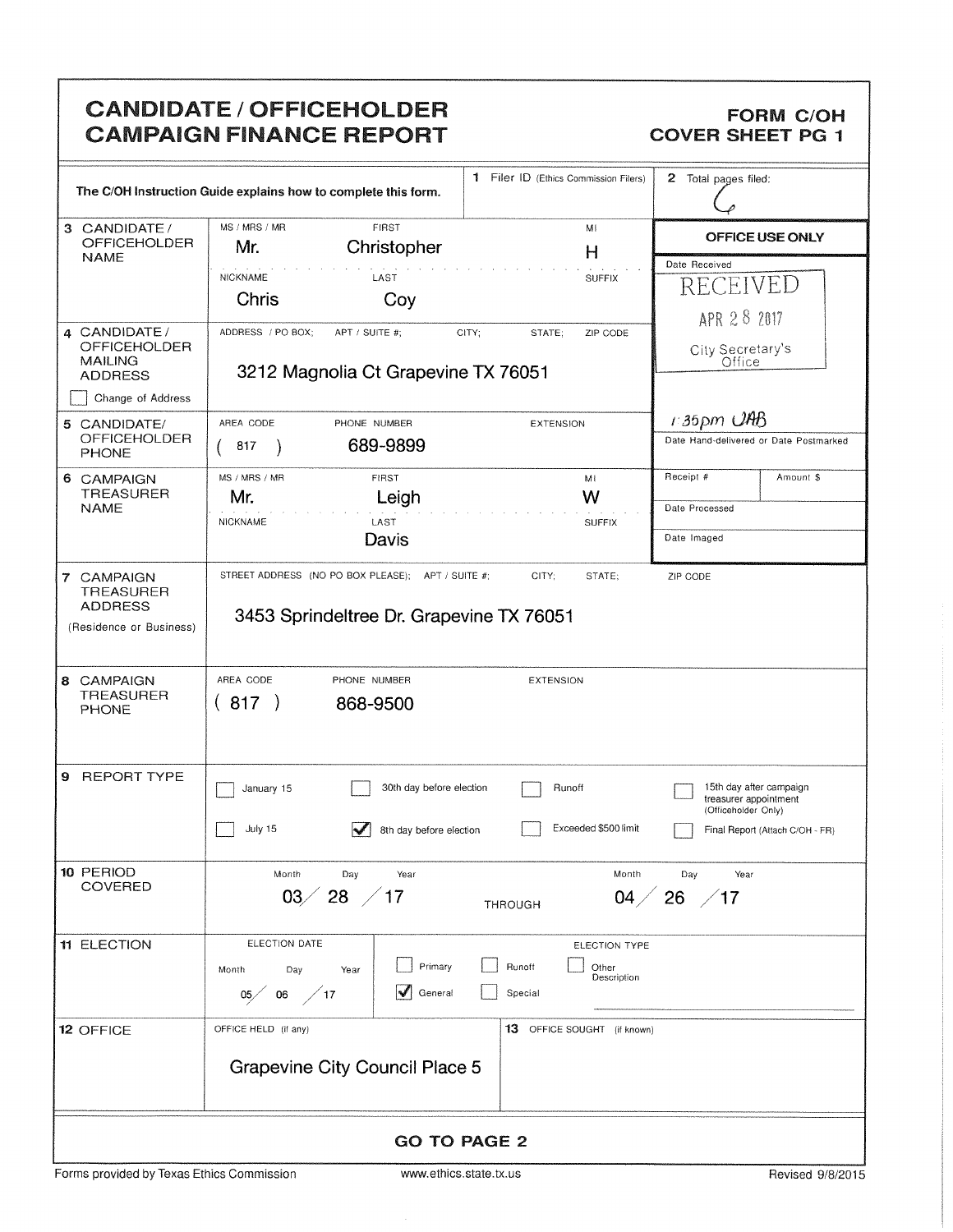### CANDIDATE / OFFICEHOLDER **CAMPAIGN FINANCE REPORT**

# FORM C/OH<br>COVER SHEET PG 2

| <b>CANDIDATE / OFFICEHOLDER</b><br><b>CAMPAIGN FINANCE REPORT</b>                 |                                                                                                                                                                                                                                                              | FORM C/OH<br>  COVER SHEET PG 2        |  |  |  |  |  |
|-----------------------------------------------------------------------------------|--------------------------------------------------------------------------------------------------------------------------------------------------------------------------------------------------------------------------------------------------------------|----------------------------------------|--|--|--|--|--|
| $14$ C/OH NAME                                                                    |                                                                                                                                                                                                                                                              | 15 Filer ID (Ethics Commission Filers) |  |  |  |  |  |
| Chris Coy<br>POLITICAL<br>COMMITTEE(S)                                            | 16 NOTICE FROM THIS BOX IS FOR NOTICE OF POLITICAL CONTRIBUTIONS ACCEPTED OR POLITICAL EXPENDITURES MADE BY POLITICAL COMMITTEES TO<br>SUPPORT THE CANDIDATE / OFFICEHOLDER. THESE EXPENDITURES MAY HAVE BEEN MADE WITHOUT THE CANDIDATE'S OR OFFICEHOLDER'S |                                        |  |  |  |  |  |
| OF SUCH EXPENDITURES.                                                             | KNOWLEDGE OR CONSENT. CANDIDATES AND OFFICEHOLDERS ARE REQUIRED TO REPORT THIS INFORMATION ONLY IF THEY RECEIVE NOTICE<br>COMMITTEE TYPE   COMMITTEE NAME                                                                                                    |                                        |  |  |  |  |  |
| GENERAL                                                                           | COMMITTEE ADDRESS                                                                                                                                                                                                                                            |                                        |  |  |  |  |  |
| SPECIFIC                                                                          |                                                                                                                                                                                                                                                              |                                        |  |  |  |  |  |
| Additional Pages                                                                  | COMMITTEE CAMPAIGN TREASURER NAME                                                                                                                                                                                                                            |                                        |  |  |  |  |  |
|                                                                                   | COMMITTEE CAMPAIGN TREASURER ADDRESS                                                                                                                                                                                                                         |                                        |  |  |  |  |  |
| 17 CONTRIBUTION<br>TOTALS                                                         | TOTAL POLITICAL CONTRIBUTIONS OF \$50 OR LESS (OTHER THAN<br>PLEDGES, LOANS, OR GUARANTEES OF LOANS), UNLESS ITEMIZED                                                                                                                                        | 125.00                                 |  |  |  |  |  |
|                                                                                   | TOTAL POLITICAL CONTRIBUTIONS<br>(OTHER THAN PLEDGES, LOANS, OR GUARANTEES OF LOANS)                                                                                                                                                                         | \$1,025.00                             |  |  |  |  |  |
| EXPENDITURE<br>TOTALS                                                             | TOTAL POLITICAL EXPENDITURES OF \$100 OR LESS,<br>UNLESS ITEMIZED                                                                                                                                                                                            |                                        |  |  |  |  |  |
|                                                                                   | TOTAL POLITICAL EXPENDITURES                                                                                                                                                                                                                                 | \$1,314.82                             |  |  |  |  |  |
| <b>CONTRIBUTION</b><br><b>BALANCE</b>                                             | TOTAL POLITICAL CONTRIBUTIONS MAINTAINED AS OF THE LAST DAY $\parallel$<br>OF REPORTING PERIOD                                                                                                                                                               | \$3,625.00                             |  |  |  |  |  |
| OUTSTANDING<br><b>LOAN TOTALS</b>                                                 | TOTAL PRINCIPAL AMOUNT OF ALL OUTSTANDING LOANS AS OF THE<br>LAST DAY OF THE REPORTING PERIOD                                                                                                                                                                |                                        |  |  |  |  |  |
| 18 AFFIDAVIT                                                                      | I swear, or affirm, under penalty of perjury, that the accompanying report is                                                                                                                                                                                |                                        |  |  |  |  |  |
|                                                                                   | true and correct and includes all information required to be reported by me<br>under Title 15, Election Code.                                                                                                                                                |                                        |  |  |  |  |  |
|                                                                                   | $ +$ $+$ $+$<br>Signature of Candidate or Officeholder                                                                                                                                                                                                       |                                        |  |  |  |  |  |
| AFFIX NOTARY STAMP / SEALABOVE                                                    |                                                                                                                                                                                                                                                              |                                        |  |  |  |  |  |
| Sworn to and subscribed before me, by the said __________________________________ | day of $\frac{A[\text{Omega}]}{B}$ , 2011 , to certify which, witness my hand and seal of office.                                                                                                                                                            | this the $\frac{28+h}{h}$              |  |  |  |  |  |
| Chra Decods Tara ABrooks                                                          |                                                                                                                                                                                                                                                              | Notaey Public                          |  |  |  |  |  |
| Forms provided by Texas Ethics Commission                                         | Signature of officer administering oath Printed name of officer administering oath Title of officer administering oath<br>www.ethics.state.tx.us                                                                                                             | Revised 9/8/2015                       |  |  |  |  |  |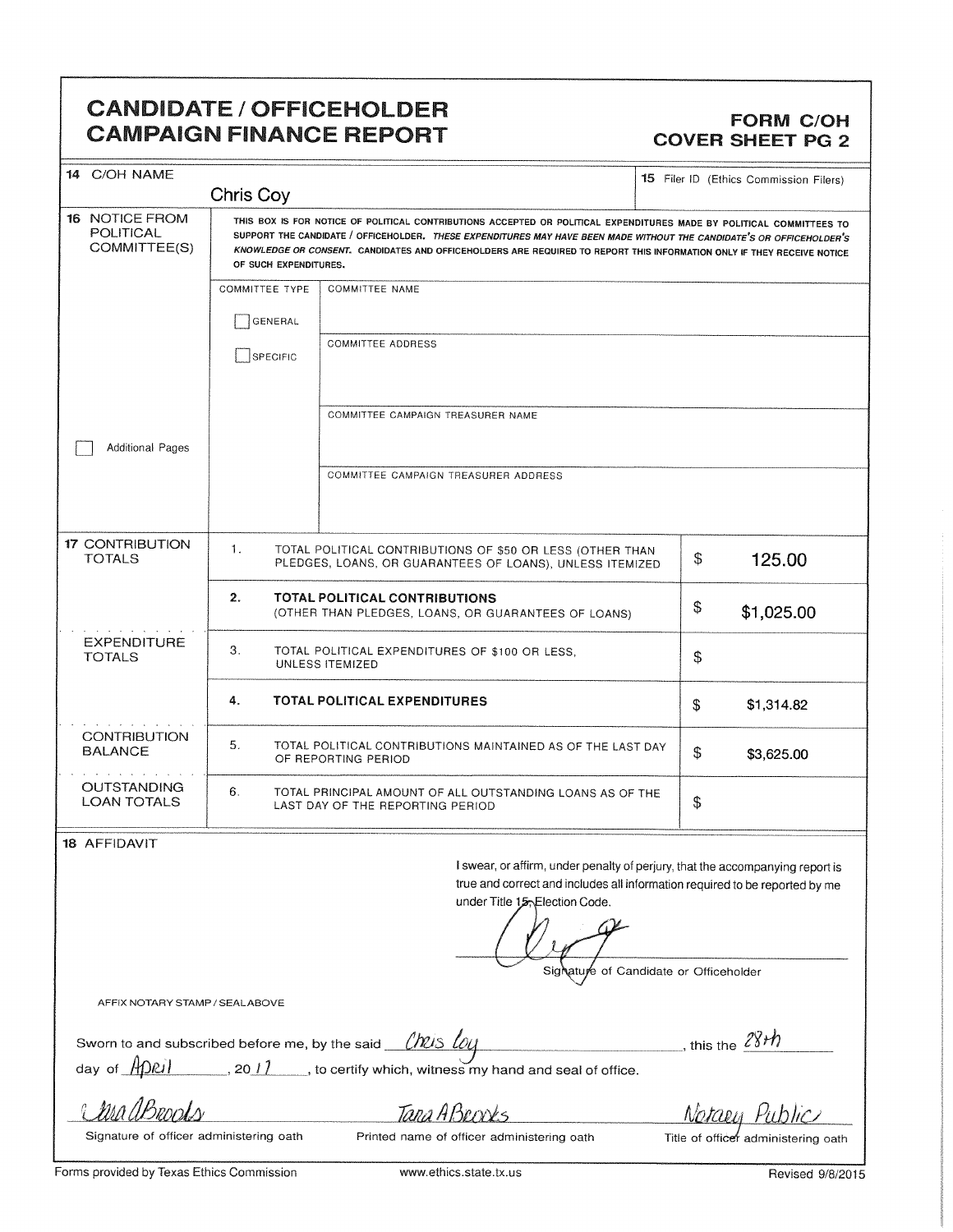## SUBTOTALS - C/OH FORM C/OH

# COVER SHEET PG 3

|                       | 19 FILER NAME<br>20 Filer ID (Ethics Commission Filers)<br>Chris Coy                  |                                                                        |  |    |          |  |  |
|-----------------------|---------------------------------------------------------------------------------------|------------------------------------------------------------------------|--|----|----------|--|--|
| 21 SCHEDULE SUBTOTALS |                                                                                       | <b>SUBTOTAL</b>                                                        |  |    |          |  |  |
|                       | \$                                                                                    | <b>AMOUNT</b><br>1,025.00                                              |  |    |          |  |  |
|                       | V<br>1.<br>SCHEDULE A1: MONETARY POLITICAL CONTRIBUTIONS                              |                                                                        |  |    |          |  |  |
|                       | 2.<br>SCHEDULE A2: NON-MONETARY (IN-KIND) POLITICAL CONTRIBUTIONS                     |                                                                        |  |    |          |  |  |
|                       | З.<br>SCHEDULE B: PLEDGED CONTRIBUTIONS                                               |                                                                        |  |    |          |  |  |
| 4.                    | <b>SCHEDULE E: LOANS</b>                                                              |                                                                        |  |    |          |  |  |
| 5.                    |                                                                                       | SCHEDULE F1: POLITICAL EXPENDITURES MADE FROM POLITICAL CONTRIBUTIONS  |  | \$ |          |  |  |
| 6.                    |                                                                                       | SCHEDULE F2: UNPAID INCURRED OBLIGATIONS                               |  | \$ |          |  |  |
| 7.                    |                                                                                       | SCHEDULE F3: PURCHASE OF INVESTMENTS MADE FROM POLITICAL CONTRIBUTIONS |  | \$ |          |  |  |
| 8.                    |                                                                                       | SCHEDULE F4: EXPENDITURES MADE BY CREDIT CARD                          |  | \$ |          |  |  |
| 9.                    | $\blacktriangledown$                                                                  | SCHEDULE G: POLITICAL EXPENDITURES MADE FROM PERSONAL FUNDS            |  | \$ | 1,314.82 |  |  |
| 10.                   | SCHEDULE H: PAYMENT MADE FROM POLITICAL CONTRIBUTIONS TO A BUSINESS OF C/OH           |                                                                        |  |    |          |  |  |
| 11.                   | SCHEDULE I: NON-POLITICAL EXPENDITURES MADE FROM POLITICAL CONTRIBUTIONS              |                                                                        |  |    |          |  |  |
| 12.                   | SCHEDULE K: INTEREST, CREDITS, GAINS, REFUNDS, AND CONTRIBUTIONS<br>RETURNED TO FILER |                                                                        |  |    |          |  |  |
|                       |                                                                                       |                                                                        |  |    |          |  |  |
|                       |                                                                                       |                                                                        |  |    |          |  |  |
|                       |                                                                                       |                                                                        |  |    |          |  |  |
|                       |                                                                                       |                                                                        |  |    |          |  |  |
|                       |                                                                                       |                                                                        |  |    |          |  |  |
|                       |                                                                                       |                                                                        |  |    |          |  |  |
|                       |                                                                                       |                                                                        |  |    |          |  |  |
|                       |                                                                                       |                                                                        |  |    |          |  |  |
|                       |                                                                                       |                                                                        |  |    |          |  |  |
|                       |                                                                                       |                                                                        |  |    |          |  |  |
|                       |                                                                                       |                                                                        |  |    |          |  |  |
|                       |                                                                                       |                                                                        |  |    |          |  |  |
|                       |                                                                                       |                                                                        |  |    |          |  |  |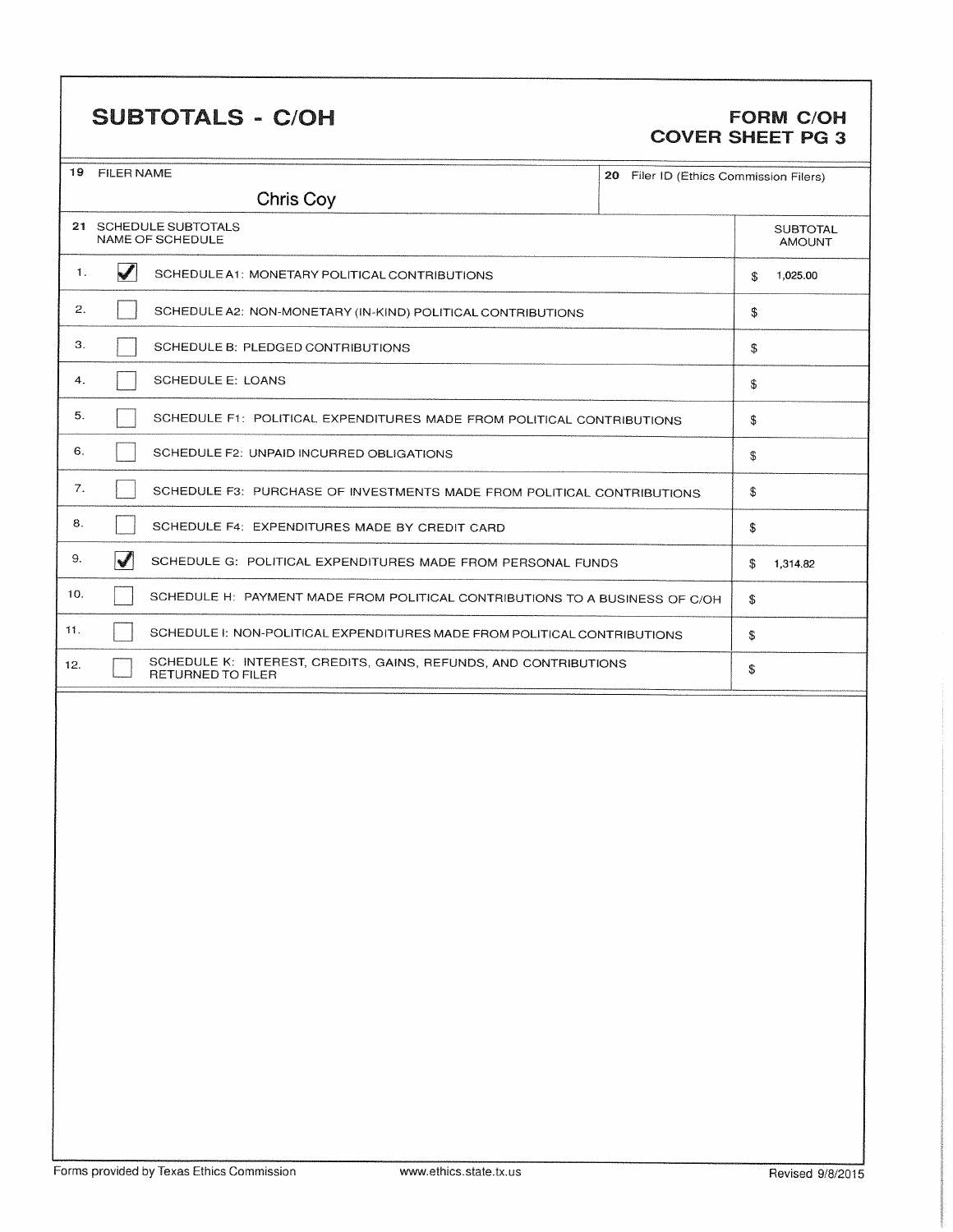|              | The Instruction Guide explains how to complete this form.                 | 1 Total pages Schedule A1:            |
|--------------|---------------------------------------------------------------------------|---------------------------------------|
| 2 FILER NAME | Chris Coy                                                                 | 3 Filer ID (Ethics Commission Filers) |
| 4 Date       | 5.<br>Full name of contributor<br>out-of-state PAC (ID#:                  | 7 Amount of contribution (\$)         |
| 4/24/17      | <b>Paul Slechta</b><br>6 Contributor address;<br>City; State;<br>Zip Code | \$150.00                              |
|              | 2703 Pebble Stone St, Grapevine TX 76051                                  |                                       |
| 8            | Principal occupation / Job title (See Instructions)<br>9                  | Employer (See Instructions)           |
| Date         | Full name of contributor<br>out-of-state PAC (ID#:                        | Amount of contribution (\$)           |
| 4/13/17      | Deb Lyons                                                                 |                                       |
|              | Contributor address;<br>City; State; Zip Code                             | \$200.00                              |
|              | 408 E Wall St, Grapevine 76051                                            |                                       |
|              | Principal occupation / Job title (See Instructions)                       | Employer (See Instructions)           |
| Date         | Full name of contributor<br>out-of-state PAC (ID#:                        | Amount of contribution (\$)           |
|              | Linda S. Troeger                                                          |                                       |
| 4/11/17      | Contributor address:<br>City;<br>State;<br>Zip Code                       | \$100.00                              |
|              | 319 Pebblebrook Grapevine TX 76051                                        |                                       |
|              | Principal occupation / Job title (See Instructions)                       | Employer (See Instructions)           |
| Date         | Full name of contributor<br>out-of-state PAC (ID#:                        | Amount of contribution (\$)           |
| 4/14/17      | Bob J. Burrus                                                             |                                       |
|              | Contributor address;<br>State; Zip Code<br>City;                          | \$100.00                              |
|              | 3735 Ira E. Woods Ave. #151 Grapevine TX 76051                            |                                       |
|              |                                                                           |                                       |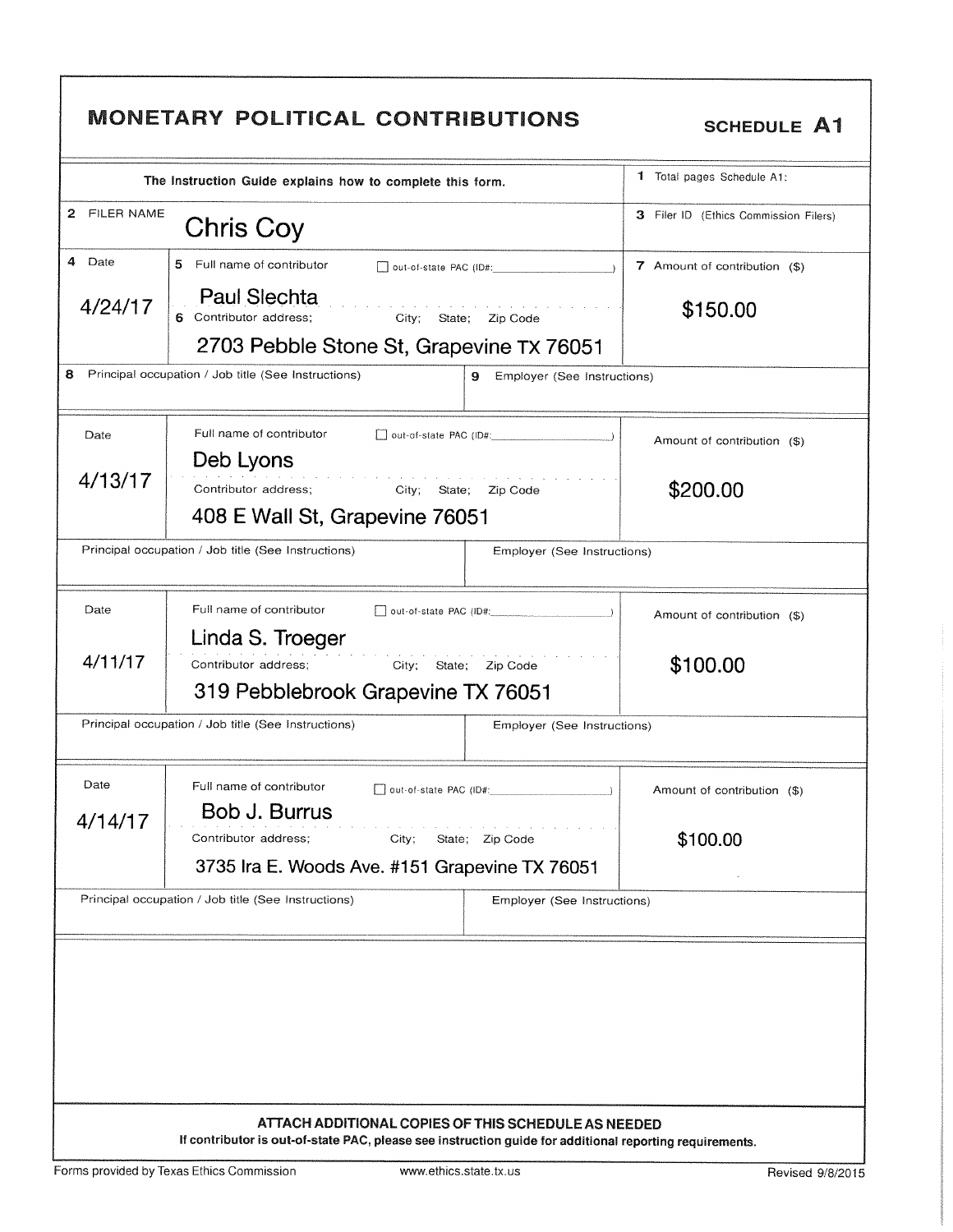|                   | The Instruction Guide explains how to complete this form.                                                   | 1 Total pages Schedule A1:                                 |
|-------------------|-------------------------------------------------------------------------------------------------------------|------------------------------------------------------------|
| 2 FILER NAME      | Chris Coy                                                                                                   | 3 Filer ID (Ethics Commission Filers)                      |
| 4 Date<br>4/22/17 | 5.<br>Full name of contributor<br>Jon and Dana McCormick<br>6 Contributor address;<br>City; State; Zip Code | 7 Amount of contribution (\$)<br>$\rightarrow$<br>\$100.00 |
|                   | 2525 Springhill Grapevine TX 76051                                                                          |                                                            |
|                   | Principal occupation / Job title (See Instructions)<br>9                                                    | Employer (See Instructions)                                |
| Date              | Full name of contributor<br>$\Box$ out-of-state PAC (ID#: $\Box$ )                                          | Amount of contribution (\$)                                |
| 4/23/17           | <b>Edie Gillette</b>                                                                                        |                                                            |
|                   | Contributor address;<br>City; State; Zip Code                                                               | \$250.00                                                   |
|                   | 2945 Silvercrest Grapevine TX 76051                                                                         |                                                            |
|                   | Principal occupation / Job title (See Instructions)                                                         | Employer (See Instructions)                                |
| Date              | Full name of contributor                                                                                    | Amount of contribution (\$)                                |
|                   | the company of the company of<br>Contributor address;<br>City;<br>State;<br>Zip Code                        |                                                            |
|                   | Principal occupation / Job title (See Instructions)                                                         | Employer (See Instructions)                                |
| Date              | Full name of contributor<br>$\Box$ out-of-state PAC (ID#:                                                   | Amount of contribution (\$)                                |
|                   | .<br>Contributor address:<br>City;<br>State; Zip Code                                                       |                                                            |
|                   | Principal occupation / Job title (See Instructions)                                                         | Employer (See Instructions)                                |
|                   |                                                                                                             |                                                            |

 $\mathsf{r}$